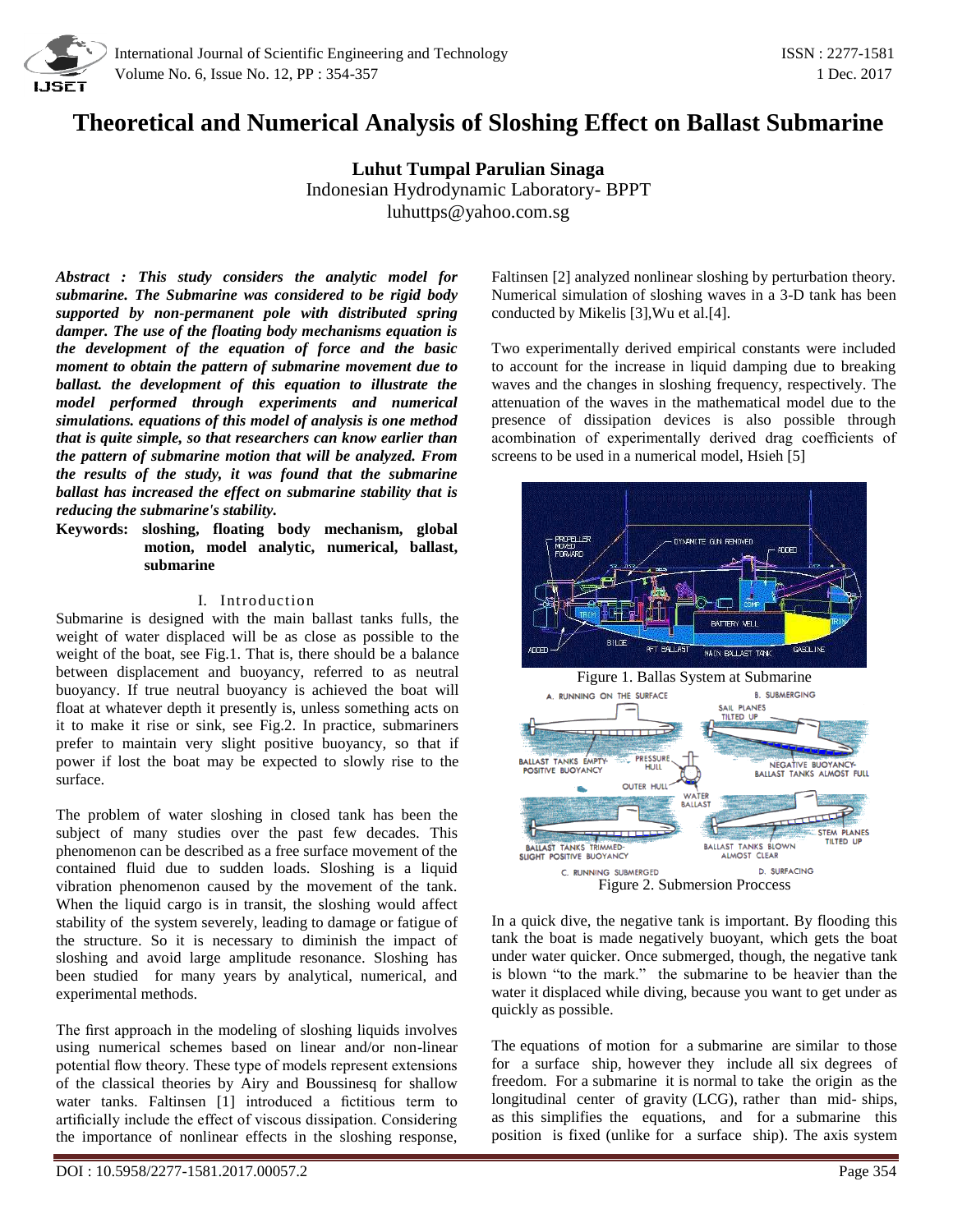

used is shown in the notation. Note that the origin is on the centerline, which is where the transverse center of gravity is assumed to be. Positive directions are along the positive axes, and positive rotations are clockwise as seen from the origin looking along the positive direction of the axes.

#### II. Material and Methodology

#### 2.1 Floating Body Mechanism



Figure 3. Floating Body Mechanism with Sloshing

In the pitching model system using 2 degrees of freedom, namely the mass beam or submarine described as the mass (M) ship and the mass of fluid in the ballast and described as two (2) spring of stiffness in the form of  $k_1$  and  $k_2$  for pitching motions, see Fig.3.

Mass of fluid in the tank load space is like a mass (m) in a moving train unhindered translational and 1 (one) spring of stiffness  $k_3$  it also causes movement of the coupling to the model. If in the model gets a load (Fy) because of the influence of energy waves received by the model then the model will perform vertical and horizontal translation.

With the outside force that coordinates spring  $k_1$  to the balance point (center of gravity) and is indicated for the spring  $k_2$ toward the center of gravity is indicated  $l_2$ . With equation:  $\sum F = m \times a$ , and force coupling can be summarized as follows;

$$
k_1l_1-k_2l_2\,\,{\rm So}, k_1l_1=k_2l_2
$$

For fluid motion in the tank above the carriage modeled as a pendulum having stiffness without hindrance caused by the moving mass is equal to  $k_3$  translansi as  $(x_3 - x_s - x)sin\emptyset = (x_3 - x_s - x)cos\emptyset$ 

Translation motion of fluid mass (m) will also affect the coupling pitch motion. The amount received by the vertical force spiral at an angle  $\emptyset$  is;

$$
\mathbf{k}_1 \, \mathbf{l}_1 \, \mathbf{0} = \mathbf{F}_1 \, \text{has a positive direction (compressed)} \tag{1}
$$

$$
\mathbf{k}_2 \, \mathbf{l}_2 \, \mathbf{0} = \, \mathbf{F}_2 \, \text{has a negative direction (palled)} \tag{2}
$$

## 2.2 Computational Fluid Dynamic

The design model is based on a plan lines obtained from the owner. From the lines of this plan will be made for the scale model of the ship. The next stage is to use the offset table for plotting the results of the previous scale. After the scale has been determined then in print and create models. The dimension of submarine as shown table 1.

Table 1. Main Dimension submarines model



Figure 4 Design submarine

In this case the force, the left hand side of the equation, is the hydrodynamic force acting on the submarine, and the right hand side is the rigid body dynamics. This equation is transformed into body fixed axes, and the right hand side of the equation is given as follows:

$$
M = I_{yy}\dot{q} + (I_{xx} - I_{zz})rp - (\dot{p} + qr)I_{xy} + (p^2 - r^2)I_{zx} + (qp - \dot{r})I_{yx}
$$
  
- m[x<sub>G</sub>(\dot{w} - uq + vp) - z<sub>G</sub>(\dot{u} - vr + wq)]

The origin of the axes is taken at the position of the longitudinal, and transverse centre of gravity, then both  $x_G$  and  $y<sub>G</sub>$  will be equal to zero, simplifying these equations.

M is the total hydrodynamic pitch moments respectively. If these hydrodynamic forces and moments can be determined as functions of time for a motion submarine. In addition, if the effects of geometry on these forces and moments are understood then this can be used to assist in the design of the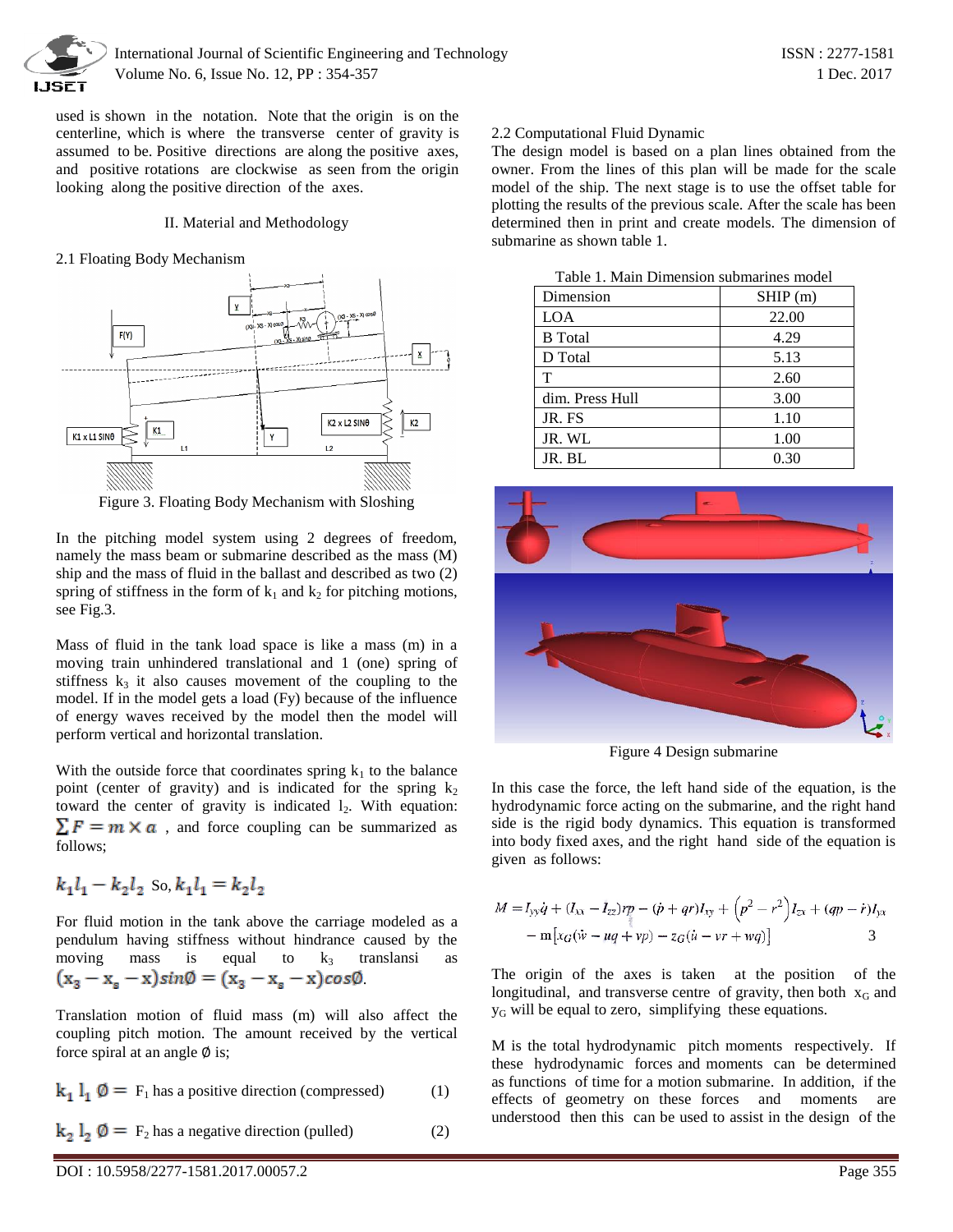

 International Journal of Scientific Engineering and Technology ISSN : 2277-1581 Volume No. 6, Issue No. 12, PP : 354-357 1 Dec. 2017

submarine. the equation of moment couple motion is given as follows

$$
(M + m)\ddot{Y} = -2y(k_1 + k_2) - 2\emptyset(k_1 \cdot l_1 - k_2 \cdot l_2) - 2k_3(x_3 - x_s - x) \cdot (\sin\emptyset + \cos\emptyset) (4)
$$
  

$$
(J + j)\ddot{O} = -2y(k_1 \cdot l_1 - k_2 \cdot l_2) - 2\emptyset(k_1 \cdot l_1^2 + k_2 \cdot l_2^2) -k_3(x_3 - x_s - x) [(\sin\emptyset \cdot d) - \{(x_3 - x_s - x)\cos\emptyset\}]
$$
(5)

Where:

 $k_1, l_1 - k_2, l_2$  is static Couple  $y = A\sin(\omega t + \varphi)$  serta  $\varphi = C\sin(\omega t + \varphi)$  (6) M is displasment ship

m is the mass of water in the fluid tank  $\overrightarrow{My}$  is Fy is an external force due to wave energy

 $m\ddot{y}$  is the force due to sloshing

 $\emptyset$  is the angle of the incident wave direction

J is moment due to an external force caused by wave

j is moment due to an internal force caused by fluids

Computational Fluid Dynamics (CFD) is the process of numerically solving fluid dynamics equations to predict resultant flow fields. It is used to model a rich variety of flow phenomena, as well as to define thermal and structural loads on bodies immersed in fluids[5].

The entire computational mesh including the submarine body is assumed to be moving with the body without any deformation. The flow field computations were performed in the inertial frame of reference, which makes the specification of boundary conditions easier. Since the body moves through infinite volume of stagnant water, the velocity specified at the far field boundaries of the computational domain is zero. Submarine run at speed 6 knots with  $10^0$  trim after, then external force get wave reguler with 1 m in height.



Figure 5. CFD Submarine

As described above (Figure 3), it is assumed that the global fluid motion plays the most important role in the sloshinginduced impact occurrence. The incompressible Euler equation and continuity equation are the governing equations of the present method. To solve these equations, let us consider the

DOI : 10.5958/2277-1581.2017.00057.2 Page 356

discretization of the tank volume into finite meshes (Table 1) and as shown in Figure 5 for meshing model. Adopting the concept of the Cartesian staggered grid, the velocity components are defined on the cell boundaries, while the pressure is computed at the center of each cell. The simulation of a motion requires the coupled solution of rigid body motion equation (in six degrees of freedom) with unsteady Reynolds-averaged Navier-Stokes equations (URANS).

The integration and rigid body mesh motion are performed automatically using CD-adapco's Dynamic Fluid-Body Interaction (DFBI). In this case submarine move forward and acquire force of the front at angle  $180^\circ$  (head seas), see figure 5.

| Table 2 Generated Mesh Information         |                              |
|--------------------------------------------|------------------------------|
| <b>Description</b>                         | <b>Meshing Specification</b> |
| Object Name                                | Mesh                         |
| State                                      | Meshed                       |
| Number of Nodes                            | 1358                         |
| Number of element                          | 1314                         |
| Number of Nodes<br>(Diffracting Bodies)    | 952                          |
| Number of Elements<br>(Diffracting Bodies) | 904                          |

### III. Results and Tables

As part of a validation of the coupled Navier-Stokes and sixdegree-of-freedom method, time-accurate unsteady numerical computations were performed to predict the flow field, hydrodynamic coefficients, and the quick dive paths of submarine at an initial speed  $= 6$  knots. Full three-dimensional computations were performed and no symmetry wall was used.



Figure 6 Trim angle at  $10^0$ 

Here, the primary interest is in the validation of coupled CFD techniques for accurate simulation of free sailing and quick dive of submarine. Numerical computations were made for the submarine configuration at an initial velocity of 6 knots. The initial angle of attack (trim) was,  $\alpha = 10^{\circ}$  Figure 6 shows the computed pressure contours at a given effective motion. It clearly shows the orientation of the body at that instant in time and the resulting flow field due to the body at angle of attack